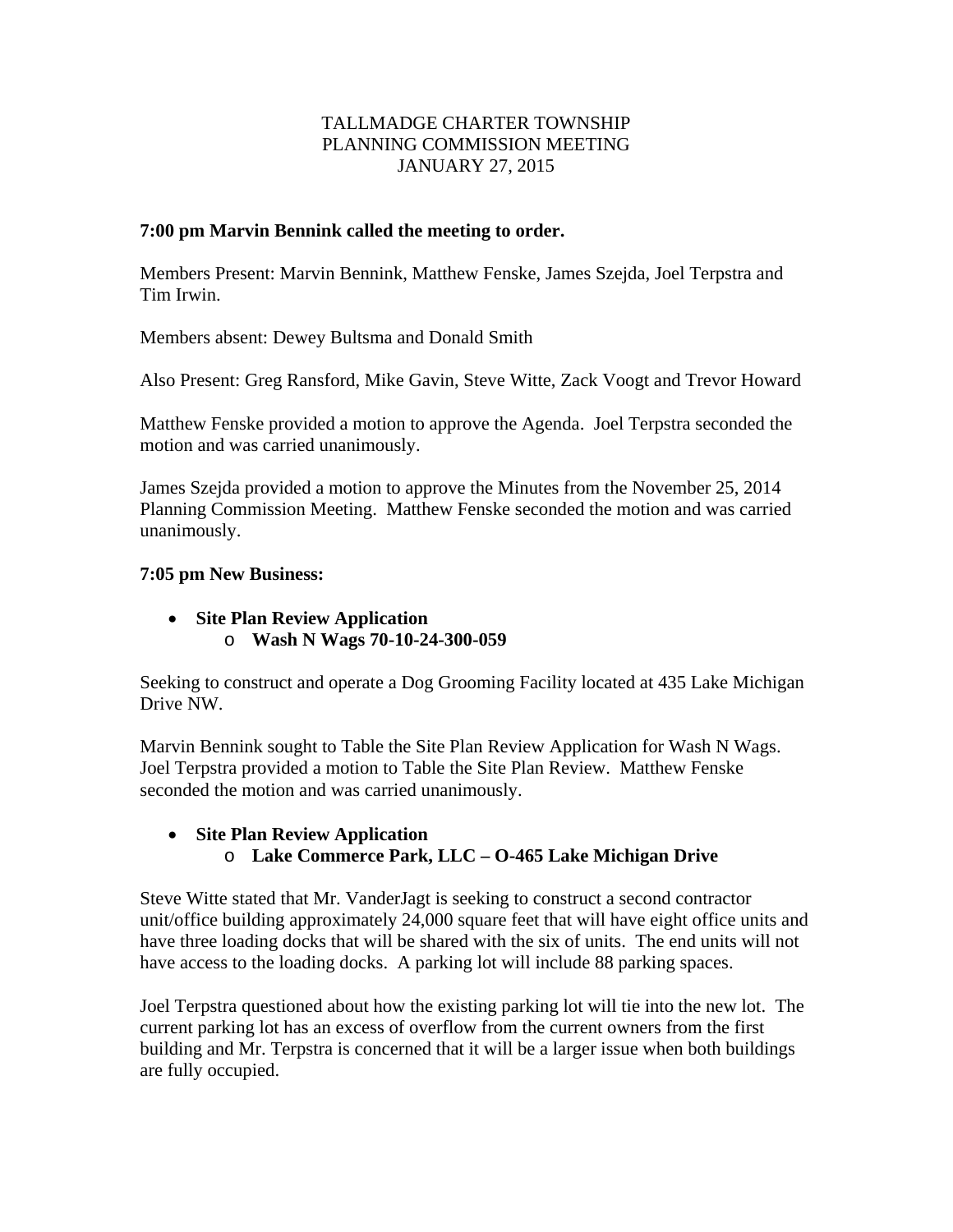Mr. Witte explained that overflow parking would be available to the north for overflow parking from both buildings.

Marvin Bennink asked if the fire chief has any concerns or recommendations.

Chief Gavin would recommend a sprinkling system but cannot determine what will be required until he knows what businesses will be occupying the units. He also stated that a 26-foot radius would be required for the aerial trucks to maneuver in case of an emergency.

James Szejda asked if there was more than one ingress and egress drive to reach the office buildings.

Mr. Witte stated that there is only one drive to access the buildings. There is no access road to the east. In addition, the north side of the existing building backs up to wetlands and would need an MDEQ permit to add a road that runs to the north.

James Szejda asked if Mr. VanderJagt would be willing to restrict parking to the new building.

Mr. Witte stated that it could be written into the contracts.

Marvin Bennink questioned if the loading bays are designed for two trucks at a time.

Mr. Witte stated that they are designed for that purpose.

Matthew Fenske asked what the square footage would be of the new units.

Mr. Witte stated that each unit would be 3200 square feet.

Joel Terpstra questioned if the landscaping met the requirements of the township ordinance. He also asked if landscaping would need to be added to the southeast.

Greg Ransford stated that an obscuring greenbelt to the north is needed to shield the residential area.

Joel Terpstra asked if lighting in the parking lot would be added.

Mr. Witte stated that lighting would meet the requirements of the township.

Marvin Bennink sought to Table the Site Plan Review Application for Lake Commerce Park LLC. Joel Terpstra provided a motion to Table the Site Plan Review with direction to the applicant to add one exterior light at the north side of the building for the parking lot and to address insufficient parking . James Szejda seconded the motion and was carried unanimously.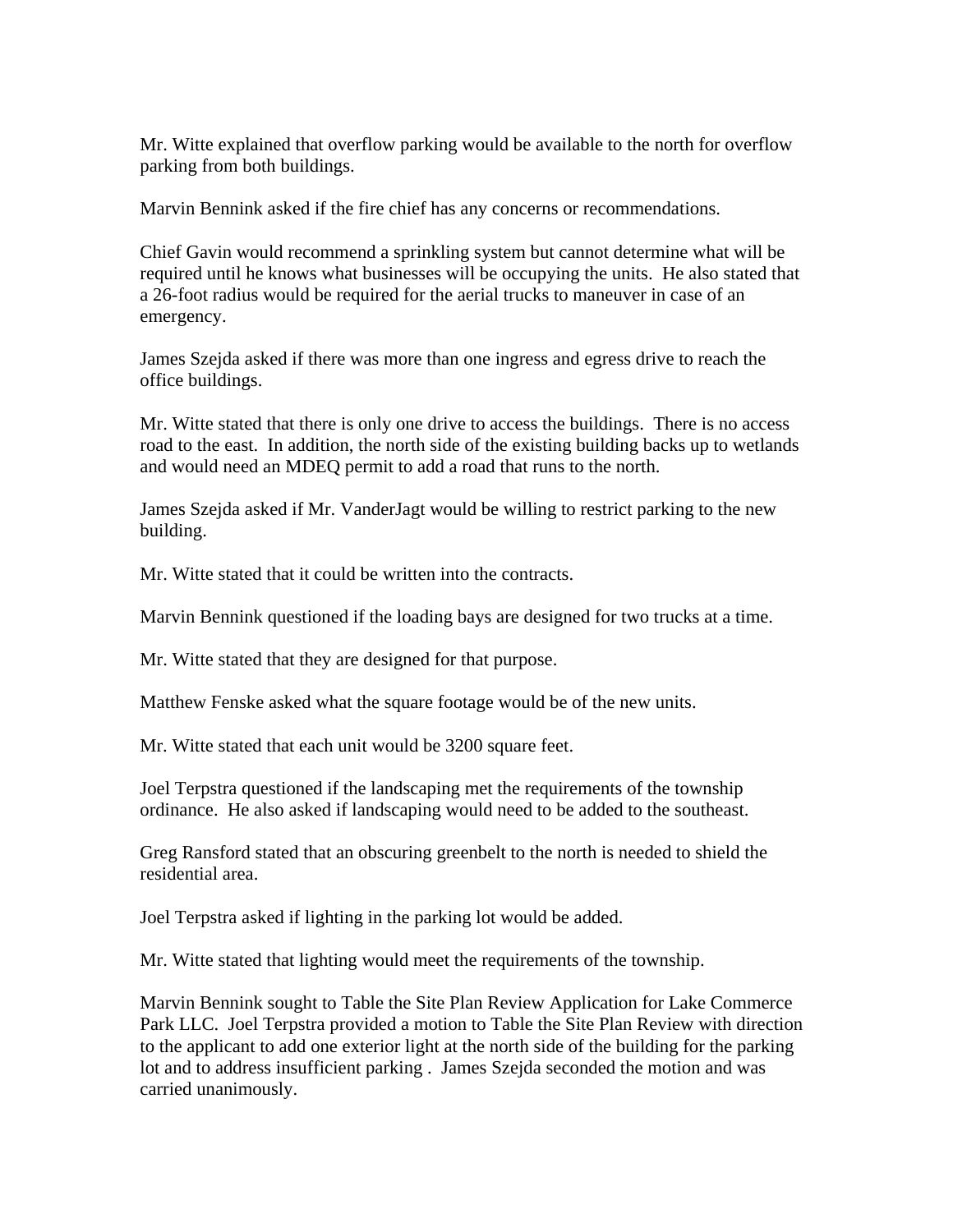### **Site Plan Review**  o **Indian Trails Camp - O-1859 Lake Michigan Drive**

Mr. Voogt stated that Indian Trails Camp is seeking to construct a new activity center that would be approximately 17,277 square feet. The activity center will be a life center that includes a gym with a performance stage, offices, restrooms and a kitchen/laundry area that would be for teaching the campers the everyday basic to help them thrive. The camp provides various services to individuals with disabilities.

Joel Terpstra asked if this property was owned by the City of Grand Rapids.

Mr. Voogt stated that Indian Trails leases a porting of Amen Park from the City of Grand Rapids.

James Szejda asked if the building would be in use all year long.

Mr. Voogt did state that the facility would be opened and used all year.

James Szejda questioned if the parking would be able to accommodate all the visitors.

Greg Ransford stated there appears to be more than sufficient parking.

Mr. Howard commented that the City of Grand Rapids and Tallmadge Charter Township have had discussions regarding the public water mains that run along Lake Michigan Drive and that it may be beneficial to connect to the lines that would provide an unlimited water source to the new activity center.

James Szejda questioned if the 1000 gallon septic tank would be sufficient to accommodate the large number of visitors that will take advantage of the new center. He also stated that another 1000 gallon septic tank should be installed.

Fire Chief Gavin stated that the entrance of Amen Park would need to be at least 26 feet in width to accommodate the aerial trucks that would be used if necessary. If city water does not become available than a new reservoir tank will need to be added.

Joel Terpstra asked if the lighting and landscaping meet the requirements of the township ordinance.

Greg Ransford stated that it does in fact meet all requirements.